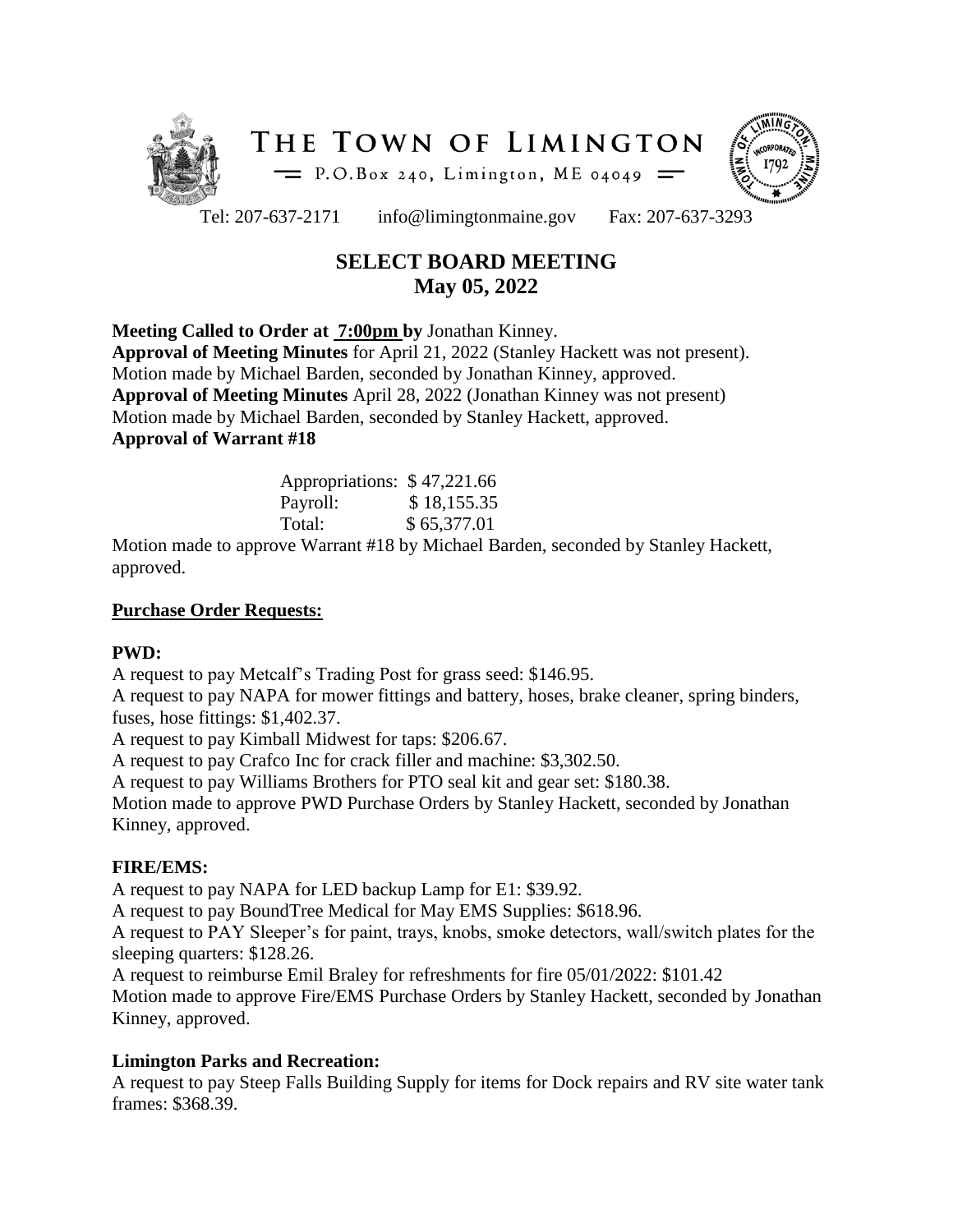A request to pay Maine Recreation & Park Association for annual membership dues: \$45.00. Motion made to approve Limington parks & Recreation Purchase Orders by Stanley Hackett, seconded by Jonathan Kinney, approved.

### **Davis Memorial Library:**

A request to pay WB Mason for tape, pencils, and post -its: \$50.00.

A request to pay Demco for book labels: \$98.68.

Motion made to approve Davis Memorial Library Purchase Orders by Stanley Hackett, seconded by Jonathan Kinney, approved.

#### **Old & New Business:**

MSAD#6 School Budget meeting May 26, 2022. The Select Board will be attending the meeting to vote on all 11 articles.

## **Weekly Update on Select Board activities:**

Discussion with Fire Chief about coverage and department future plans. The Select board thanks Emil for his help and keeping the department running smooth.

Worked with new LP&R director, Madison.

Spoke with townsperson about the solar farm on Sokokis Ave and questionable tree

harvesting. Select Board made some calls to help out the resident with the issue.

Worked on assessing.

GA cases work.

Spoke to several residents about general code questions.

Buster Gammon offered to clean up and mow some of the cemeteries for the town.

Spent some time with PWD and saw the new lifts being repaired (cosmetic damage).

Checked in with Wayne at the Transfer Station, new bins installed.

Stanley, training w/gov office on broadband, re: money to town to provide broadband.

## **Informational Bulletin:**

## **There will be no Select Board meeting on May 26, 2022.**

**Transfer Station hours** are Saturday and Sunday from 9 a.m. to 4 p.m. and Wednesday 12-4 p.m. Recyclable materials go in the compactor at the Transfer Station. Transfer Station stickers are available at the Town Office. **A Transfer Station sticker must be attached to your vehicle windshield for the disposal of ALL items.**

**General Assistance Office** is open on Tuesdays from 3-5 p.m. Applications are available anytime from the Town Clerks office during their normal business hours. Applications must be filled out and accompanied with supporting documentation and must be signed.

**Planning Board** meets at the Municipal Complex on site the first and third Monday evenings at 7pm. The next meeting will be held May 16, 2022.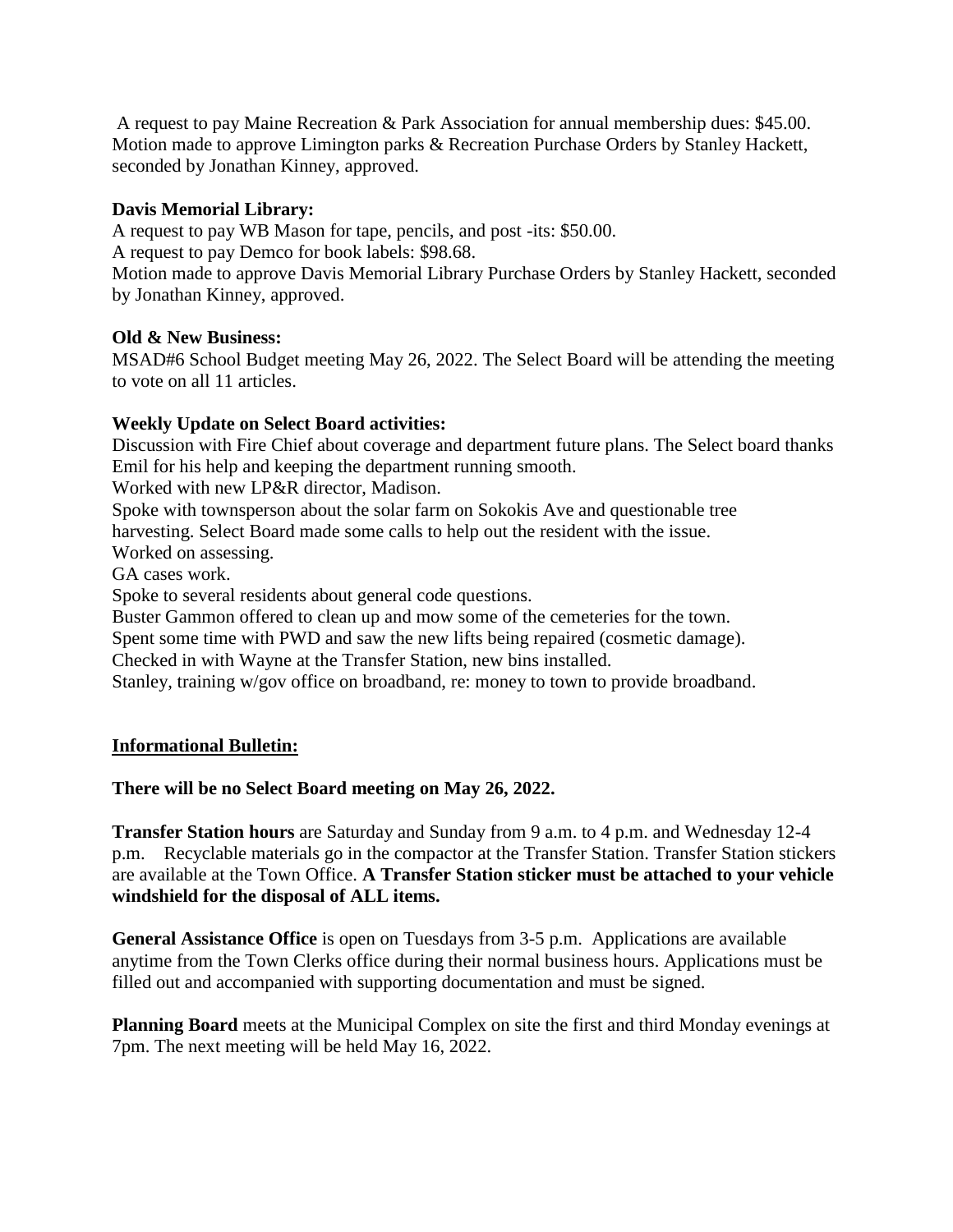**Limington Parks & Recreation** holds their meetings the second Thursday of the month after the Select Board Meeting.

**The Old Town Hall Committee** meets the first Tuesday of the month at 7 pm.

## **Meeting Open to Public:**

Bonnie Lord Laughlin: OTH work, bids were due 5/29/22. Were the bids acceptable, did the Select Board meet with the OTH Committee (referenced meeting minutes 4/28/22) about updates on the work. Curious about the process has been followed? Bonnie pointed out she is in favor and supports the Old Town Hall.

Jonathan Kinney: We had bids of \$112,000/\$175,000 and the original bid of \$109,000. These were the replies to the Select Board bid request. The company from last fall had the best bid, but this still exceeds the money approved by the town for renovations. The bidders said that the building has shifted more than an inch since the original engineering report in 2021, and due to the movement of the building, the OTH Committee has asked IDE for a new engineering report. The OTH Committee has several grant proposals they have submitted and are waiting for replies on. The replies should be available the end of June of end of July. Also, the contractor has said he cannot start until Fall.

Stanley Hackett: Reiterated that the first engineering report from IDE last year will need to be revised due to the movement of the building.

Bonnie Lord Laughlin: Is the new engineering report being done by the same company and what is the cost of the report?

Stanley Hackett: Yes, it is the same company, and the cost will be covered by the OTH building maintenance fund. The engineer has conveyed that he will be doing the best he can on the rate.

Bonnie Lord Laughlin: Is the OTH Committee or the Select Board waiting for the report?

Jonathan Kinney: IDE is working with both the OTH Committee sand the Select

Board.

Bonnie Lord Laughlin: I am trying to nail down the time frame the work will commence and be completed in. She is under the impression that the work will be commencing shortly.

Jonathan Kinney: He has been told that the work can not start until the fall.

Bonnie lord Laughlin: When the work starts, what about the abutters? Will they be notified as to the start date of the work, dust, noise, road closures? Will the abutters have the opportunity to ask questions? Will there be a public hearing?

Jonathan Kinney: Said he will not speak to the answers to those questions at this time as we do not have a contract.

Stanley Hackett: There may be a public meeting and hearing about the progress. Bonnie Lord Laughlin: Is just looking for the time frame as it is a close space.

Also, who will be the Limington Academy Well Rep from the town?

Jonathan Kinney: Michael Barden will be the town rep.

Emil Braley: Stats on the dept, calls are up 25% from last year, which is not surprising due to the growth of the town. Thanking the PWD for all their help during the day, it